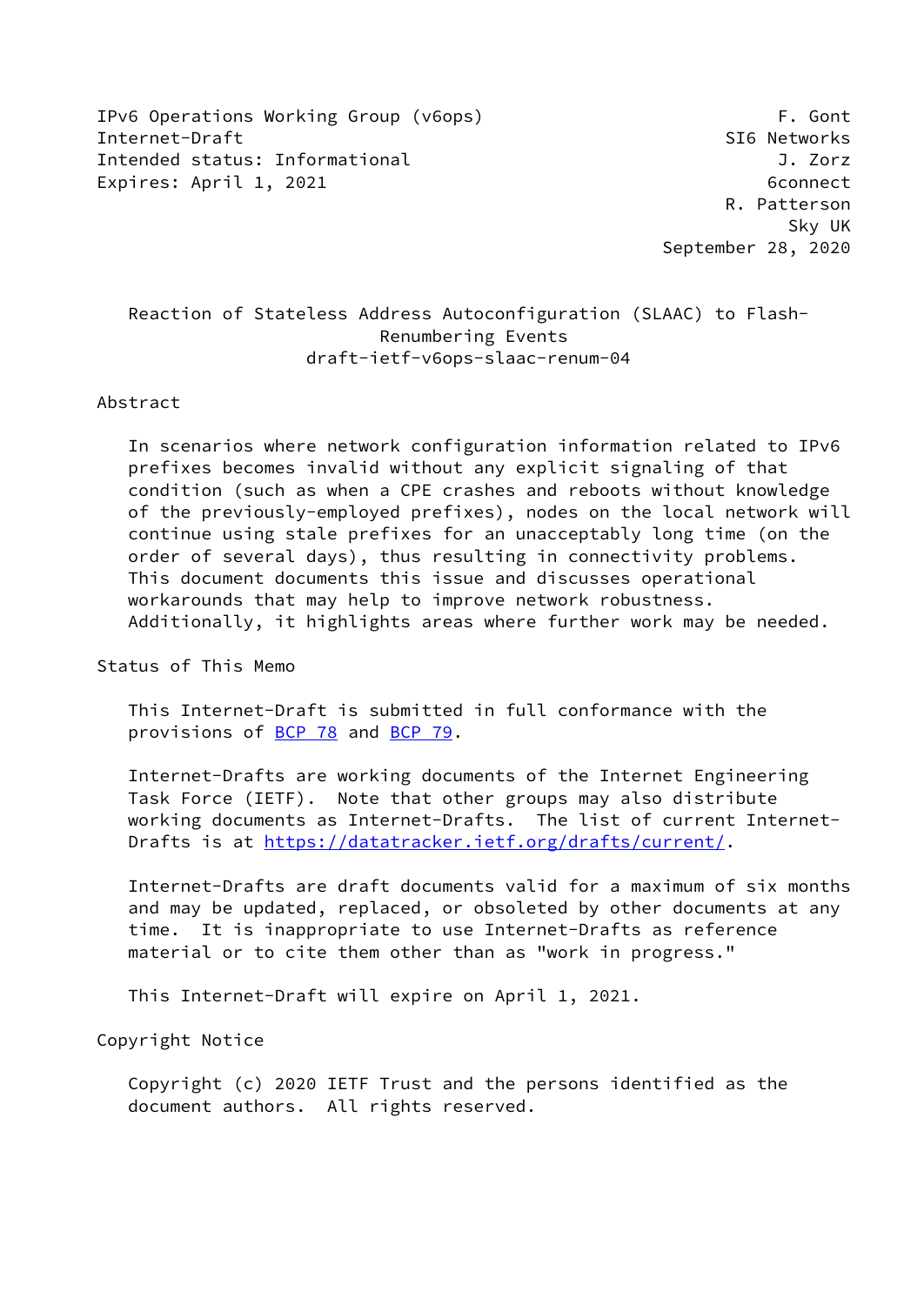<span id="page-1-1"></span>Internet-Draft Reaction to Renumbering Events September 2020

This document is subject to [BCP 78](https://datatracker.ietf.org/doc/pdf/bcp78) and the IETF Trust's Legal Provisions Relating to IETF Documents [\(https://trustee.ietf.org/license-info](https://trustee.ietf.org/license-info)) in effect on the date of publication of this document. Please review these documents carefully, as they describe your rights and restrictions with respect

 to this document. Code Components extracted from this document must include Simplified BSD License text as described in Section 4.e of the Trust Legal Provisions and are provided without warranty as described in the Simplified BSD License.

#### Table of Contents

|      |                                                           | $\overline{2}$  |
|------|-----------------------------------------------------------|-----------------|
| 2.   |                                                           | $\overline{5}$  |
| 2.1. | Use of Dynamic Prefixes                                   | $\overline{5}$  |
| 2.2. | Default Timer Values in IPv6 Stateless Address            |                 |
|      | Autoconfiguration (SLAAC)                                 | $\underline{6}$ |
| 2.3. | Recovering from Stale Network Configuration Information . | 6               |
| 2.4. | Lack of Explicit Signaling about Stale Information        | 6               |
| 2.5. | Interaction Between DHCPv6-PD and SLAAC                   | $\overline{1}$  |
|      |                                                           | $\overline{1}$  |
| 3.1. |                                                           | $\overline{1}$  |
|      | 3.2. SLAAC Parameter Tweaking                             | 8               |
| 4.   |                                                           | $\overline{9}$  |
| 5.   |                                                           | $\overline{9}$  |
| 6.   |                                                           | $\overline{9}$  |
| 7.   |                                                           | 9               |
| 8.   |                                                           | 10              |
| 8.1. | Normative References                                      | 10              |
| 8.2. | Informative References<br>11                              |                 |
|      | Authors' Addresses<br>12                                  |                 |

## <span id="page-1-0"></span>[1](#page-1-0). Introduction

 IPv6 Stateless address autoconfiguration (SLAAC) [\[RFC4862](https://datatracker.ietf.org/doc/pdf/rfc4862)] conveys information about prefixes to be employed for address configuration via Prefix Information Options (PIOs) sent in Router Advertisement (RA) messages. IPv6 largely assumes prefix stability, with network renumbering only taking place in a planned manner, with old/stale prefixes being phased-out via reduced prefix lifetimes, and new prefixes (with longer lifetimes) being introduced at the same time. However, there are several scenarios that may lead to the so-called "flash-renumbering" events, where the prefix employed by a network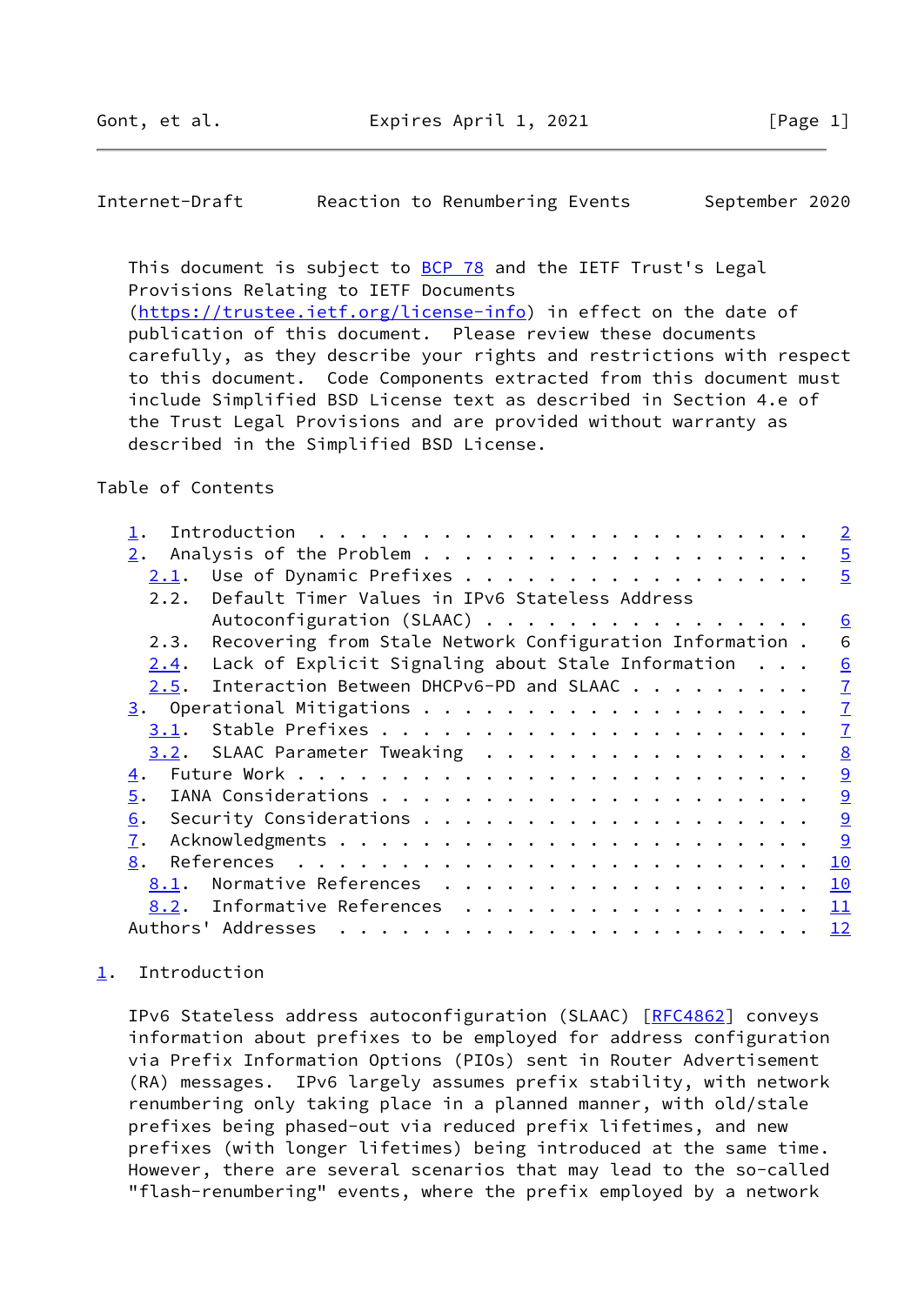suddenly becomes invalid and replaced by a new prefix. In some of these scenarios, the local router producing the network renumbering event may try to deprecate the currently-employed prefixes (by explicitly signaling the network about the renumbering event), whereas in other scenarios it may be unable to do so.

| Gont, et al. | Expires April 1, 2021 | [Page 2] |
|--------------|-----------------------|----------|
|              |                       |          |

Internet-Draft Reaction to Renumbering Events September 2020

 In scenarios where network configuration information related to IPv6 prefixes becomes invalid without any explicit signaling of that condition, nodes on the local network will continue using stale prefixes for an unacceptably long period of time, thus resulting in connectivity problems.

 Scenarios where this problem may arise include, but are not limited to, the following:

- o The most common IPv6 deployment scenario for residential or small office networks is that in which a CPE router employs DHCPv6 Prefix Delegation (DHCPv6-PD) [\[RFC8415](https://datatracker.ietf.org/doc/pdf/rfc8415)] to request a prefix from an Internet Service Provider (ISP), and a sub-prefix of the leased prefix is advertised on the LAN-side of the CPE router via Stateless Address Autoconfiguration (SLAAC) [\[RFC4862](https://datatracker.ietf.org/doc/pdf/rfc4862)]. In scenarios where the CPE router crashes and reboots, the CPE may obtain (via DHCPv6-PD) a different prefix from the one previously leased, and therefore advertise (via SLAAC) the new prefix on the LAN side. Hosts will typically configure addresses for the new prefix, but will normally retain and and may actively employ the addresses configured for the previously-advertised prefix, since their associated Preferred Lifetime and Valid Lifetime allow them to do so.
- o A router (e.g. Customer Edge router) may advertise autoconfiguration prefixes corresponding to prefixes learned via DHCPv6-PD with constant PIO lifetimes that are not synchronized with the DHCPv6-PD lease time (as required in [Section](https://datatracker.ietf.org/doc/pdf/rfc8415#section-6.3) 6.3 of  [\[RFC8415\]](https://datatracker.ietf.org/doc/pdf/rfc8415#section-6.3)). While this behavior violates the aforementioned requirement from  $[REC8415]$ , it is not an unusual behavior, particularly when e.g. DHCPv6-PD is implemented in a different software module than the SLAAC router component.
- o A switch-port the host is connected to may be moved to another subnet (VLAN) as a result of manual switch-port reconfiguration or 802.1x re-authentication. In particular, there has been evidence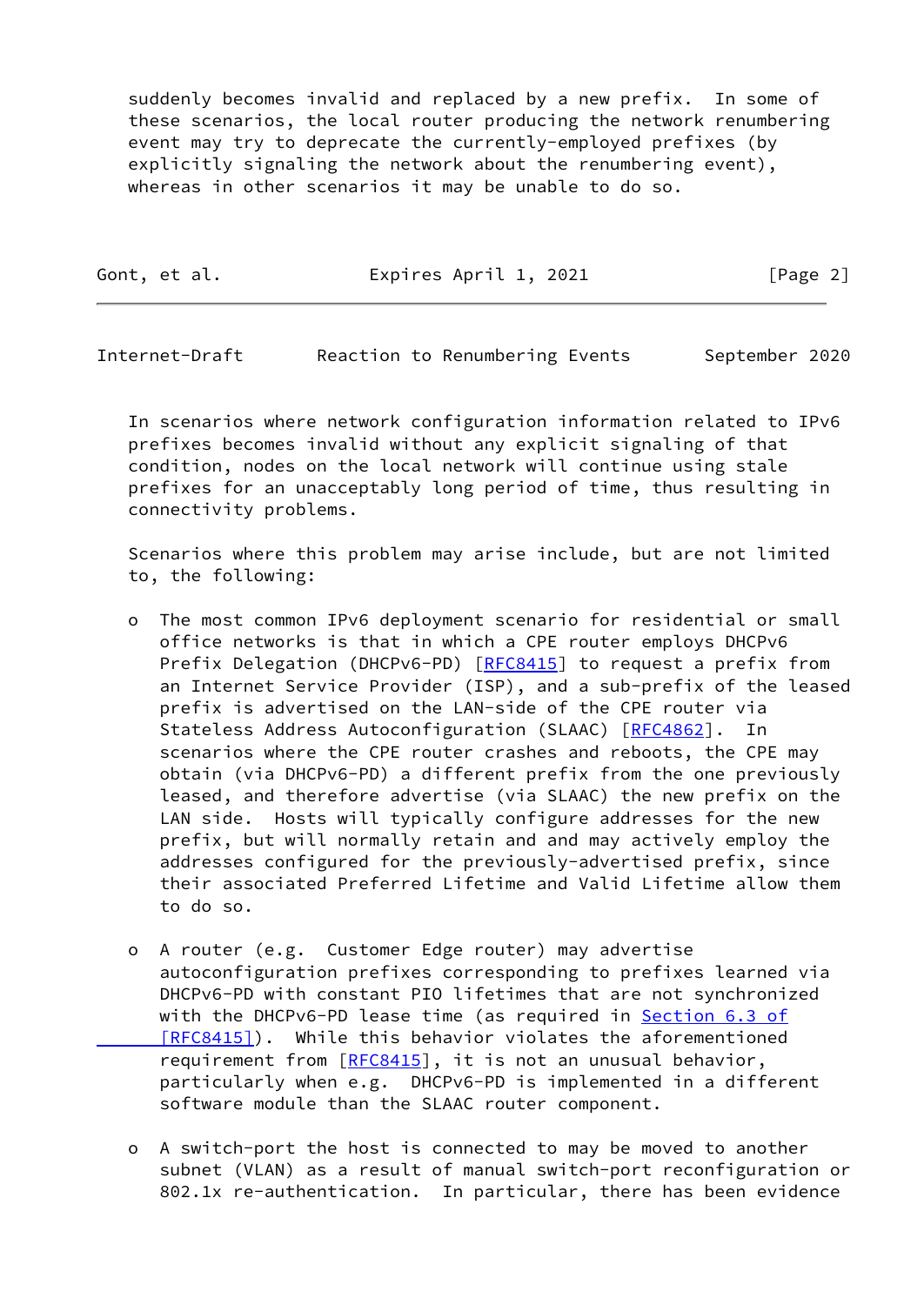that some 802.1x supplicants do not reset network settings after successful 802.1x authentication. So if a host had failed 802.1x authentication for some reason, was placed in a "quarantine" VLAN and then got successfully authenticated later on, it might end up having IPv6 addresses from both old ("quarantine") and new VLANs.

 o During the planned network renumbering, a router may be configured to send an RA with the Preferred Lifetime for the "old" Prefix Information Option (PIO) set to zero and the new PIO having non zero Preferred Lifetime. However, due to unsolicited RAs being sent as all-hosts multicast and multicast being rather unreliable

| Gont, et al. | Expires April 1, 2021 | [Page 3] |
|--------------|-----------------------|----------|
|--------------|-----------------------|----------|

Internet-Draft Reaction to Renumbering Events September 2020

 on busy wifi networks, the RA may not be received by a host (or set of hosts).

 o Automated device config management system performs periodic config pushes to network devices. In these scenarios, network devices may simply immediately forget their previous configuration, rather than withdrawing it gracefully. If such a push results in changing the subnet configured on a particular network, hosts attached to that network would not get notified about the subnet change, and their addresses from the "old" prefix will not be deprecated. A related scenario is the incorrect network renumbering where a network administrator renumbers a network by simply removing the "old" prefix from the configuration and configuring a new prefix instead.

 Lacking any explicit signaling to deprecate the previously-advertised prefixes, hosts may continue to employ the previously-configured addresses, which will typically result in packets being blackholed - whether because of egress-filtering by the CPE or ISP, or packets being discarded or routed elsewhere.

 We note that the default values for the "Preferred Lifetime" and "Valid Lifetime" of PIOs, as specified in [[RFC4861](https://datatracker.ietf.org/doc/pdf/rfc4861)], are:

- o Preferred Lifetime (AdvPreferredLifetime): 604800 seconds (7 days)
- o Valid Lifetime (AdvValidLifetime): 2592000 seconds (30 days)

This means that in the aforementioned scenarios, the stale addresses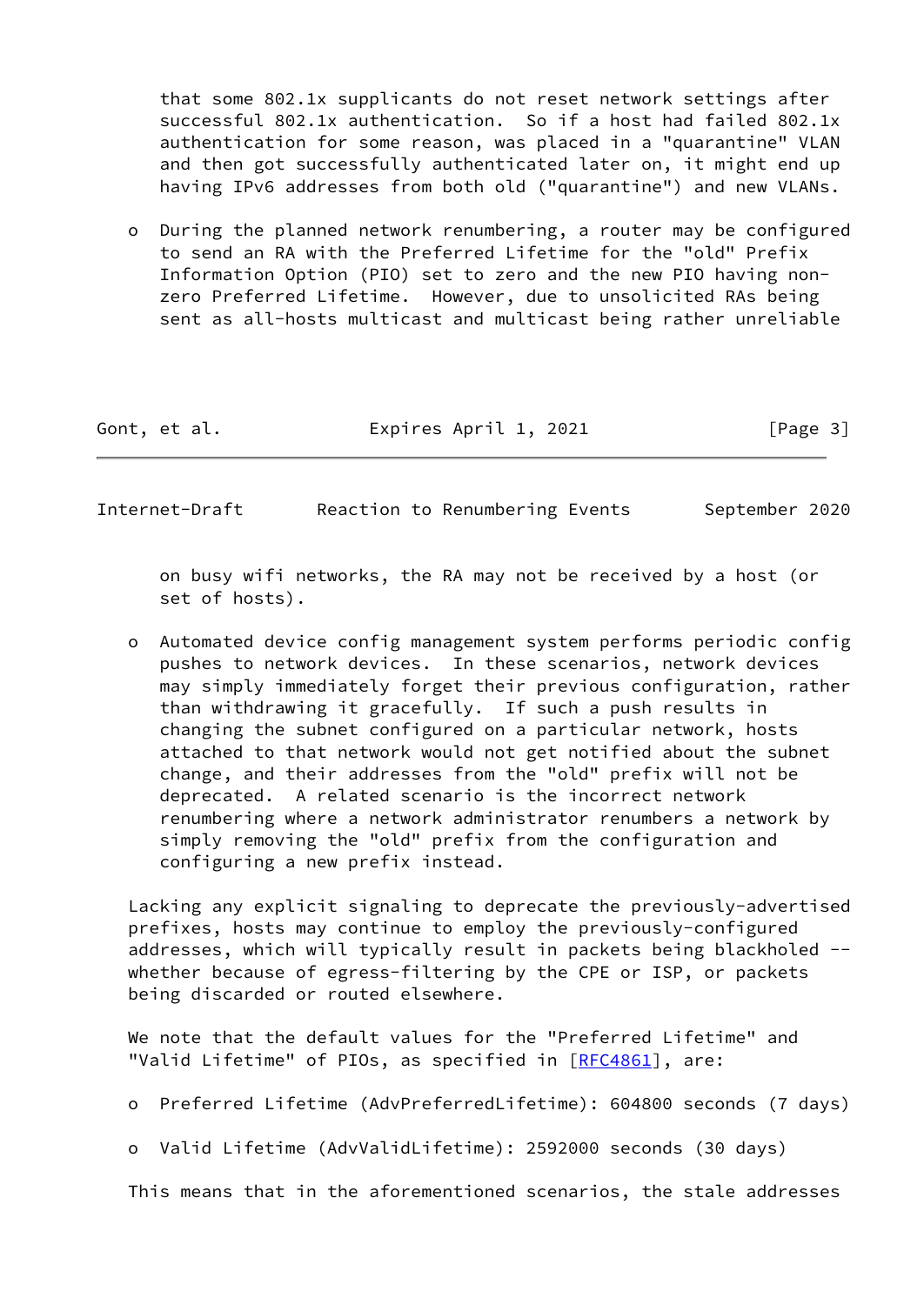would be retained and also actively employed for new communications instances for an unacceptably long period of time (one month, and one week, respectively), leading to interoperability problems, instead of hosts transitioning to the newly-advertised prefix(es) in a timelier manner.

 Some devices have implemented ad-hoc mechanisms to address this problem, such as sending RAs to deprecate apparently-stale prefixes when the device receives any packets employing a source address from a prefix not currently advertised for address configuration on the local network [[FRITZ\]](#page-11-2). However, this may introduce other interoperability problems, particularly in multihomed/multiprefix scenarios. This is a clear indication that advice in this area is warranted.

 Unresponsiveness to these "flash-renumbering" events is caused by the inability of the network to deprecate stale information, as well as by the inability of hosts to react to network configuration changes in a timelier manner. Clearly, it would be desirable that these

| Gont, et al. | Expires April 1, 2021 | [Page 4] |
|--------------|-----------------------|----------|
|              |                       |          |

<span id="page-4-1"></span>Internet-Draft Reaction to Renumbering Events September 2020

 flash-renumbering scenarios do not occur, and that, when they do occur, that hosts are explicitly notified of their occurrence. However, for robustness reasons, it is paramount for hosts to be able to recover from stale configuration information even when these flash-renumbering events occur and the network is unable to explicitly notify hosts about such conditions.

[Section 2](#page-4-0) analyzes this problem in more detail. [Section 3](#page-7-1) describes possible operational mitigations. [Section 4](#page-9-0) describes possible future work to mitigate the aforementioned problem.

<span id="page-4-0"></span>[2](#page-4-0). Analysis of the Problem

 As noted in [Section 1,](#page-1-0) the problems discussed in this document are exacerbated by the default values of some protocol parameters and other factors. The following sections analyze each of them in detail.

<span id="page-4-2"></span>[2.1](#page-4-2). Use of Dynamic Prefixes

 In the residential or small office scenario, the problem discussed in this document would be avoided if DHCPv6-PD would lease "stable"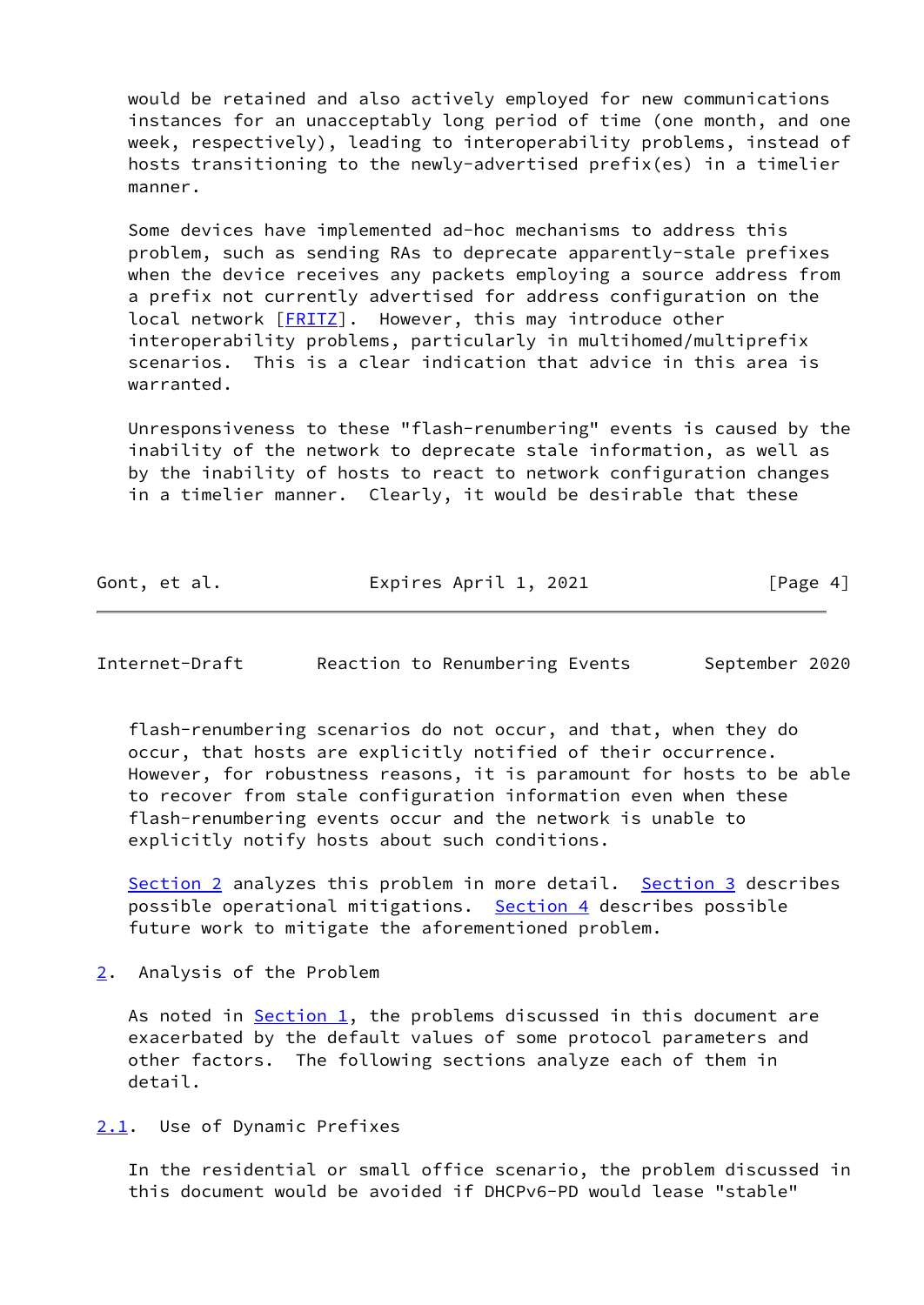prefixes. However, a recent survey [\[UK-NOF](#page-13-0)] indicates that 37% of the responding ISPs employ dynamic prefixes. That is, dynamic IPv6 prefixes are an operational reality.

 Deployment reality aside, there are a number of possible issues associated with stable prefixes:

- o Provisioning systems may be unable to deliver stable IPv6 prefixes.
- o While there is a range of information that may be employed to correlate network activity  $[REC7721]$ , the use of stable prefixes clearly simplifies network activity correlation, and may essentially render features such as "temporary addresses" [[RFC4941\]](https://datatracker.ietf.org/doc/pdf/rfc4941) irrelevant.
- o There may be existing advice for ISPs to deliver dynamic IPv6 prefixes \*by default\* (see e.g. [\[GERMAN-DP](#page-11-3)]) over privacy concerns associated with stable prefixes.

 For a number of reasons (such as the ones stated above), IPv6 deployments may employ dynamic prefixes (even at the expense of the issues discussed in this document), and that there might be scenarios in which the dynamics of a network are such that the network exhibits the behaviour of dynamic prefixes. Rather than trying to regulate

| Gont, et al. | Expires April 1, 2021 | [Page 5] |
|--------------|-----------------------|----------|
|              |                       |          |

<span id="page-5-0"></span>Internet-Draft Reaction to Renumbering Events September 2020

 how operators may run their networks, this document aims at improving network robustness in the deployed Internet.

<span id="page-5-1"></span>[2.2](#page-5-1). Default Timer Values in IPv6 Stateless Address Autoconfiguration (SLAAC)

IPv6 SLAAC employs the following default PIO lifetime values:

- o Preferred Lifetime (AdvPreferredLifetime): 604800 seconds (7 days)
- o Valid Lifetime (AdvValidLifetime): 2592000 seconds (30 days)

 Under problematic circumstances, such as where the corresponding network information has become stale without any explicit signal from the network (as described in  $Section 1$ ), it will take a host 7 days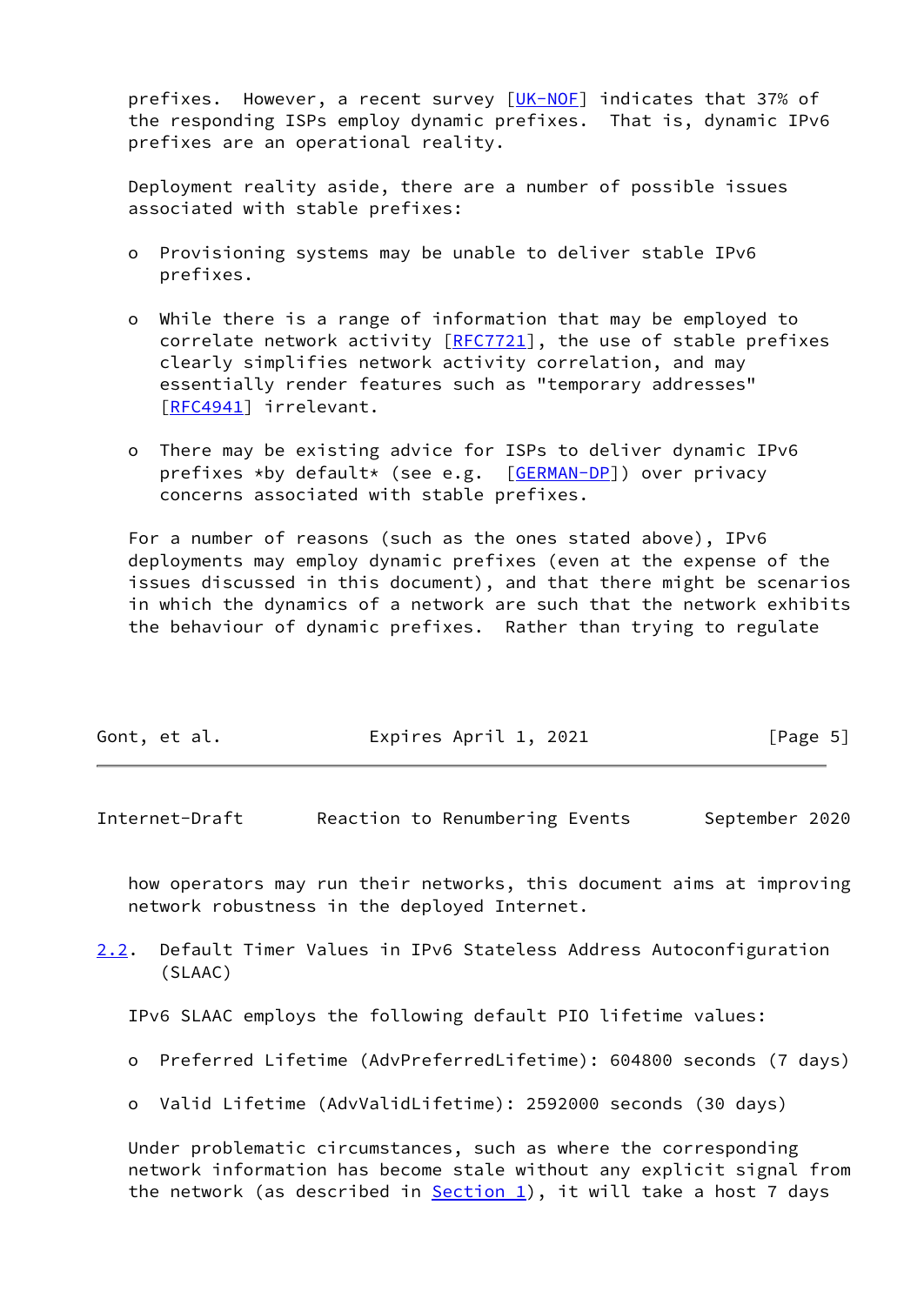(one week) to deprecate the corresponding addresses, and 30 days (one month) to eventually invalidate and remove any addresses configured for the stale prefix. This means that it will typically take hosts an unacceptably long period of time (on the order of several days) to recover from these scenarios.

<span id="page-6-2"></span>[2.3](#page-6-2). Recovering from Stale Network Configuration Information

 SLAAC hosts are unable to recover from stale network configuration information for a number of reasons:

- o Item "e)" of Section [5.5.3 of \[RFC4862\]](https://datatracker.ietf.org/doc/pdf/rfc4862#section-5.5.3) specifies that an RA may never reduce the "RemainingLifetime" to less than two hours. If the RemainingLifetime of an address is smaller than 2 hours, then a Valid Lifetime smaller than 2 hours will be ignored. The Preferred Lifetime of an address can be reduced to any value to avoid using a stale prefix for new communications.
- o In the absence of explicit signalling from SLAAC routers (such as sending PIOs with a "Preferred Lifetime" set to 0), SLAAC hosts fail to recover from stale configuration information in a timely manner. However, when a network element is able to explicitly signal the renumbering event, it will only be able to deprecate the stale prefix, but not to invalidate the prefix in question. Therefore, communication with the new "owners" of the stale prefix will not be possible, since the stale prefix will still be considered "on-link".
- <span id="page-6-0"></span>[2.4](#page-6-0). Lack of Explicit Signaling about Stale Information

 Whenever prefix information has changed, a SLAAC router should not only advertise the new information, but should also advertise the stale information with appropriate lifetime values (both "Preferred

| Expires April 1, 2021<br>Gont, et al. | [Page 6] |
|---------------------------------------|----------|
|---------------------------------------|----------|

<span id="page-6-1"></span>Internet-Draft Reaction to Renumbering Events September 2020

 Lifetime" and "Valid Lifetime" set to 0). This would provide explicit signaling to SLAAC hosts to remove the stale information (including configured addresses and routes). However, in scenarios such as when a CPE router crashes and reboots, the CPE router may have no knowledge about the previously-advertised prefixes, and thus may be unable to advertise them with appropriate lifetimes (in order to deprecate them).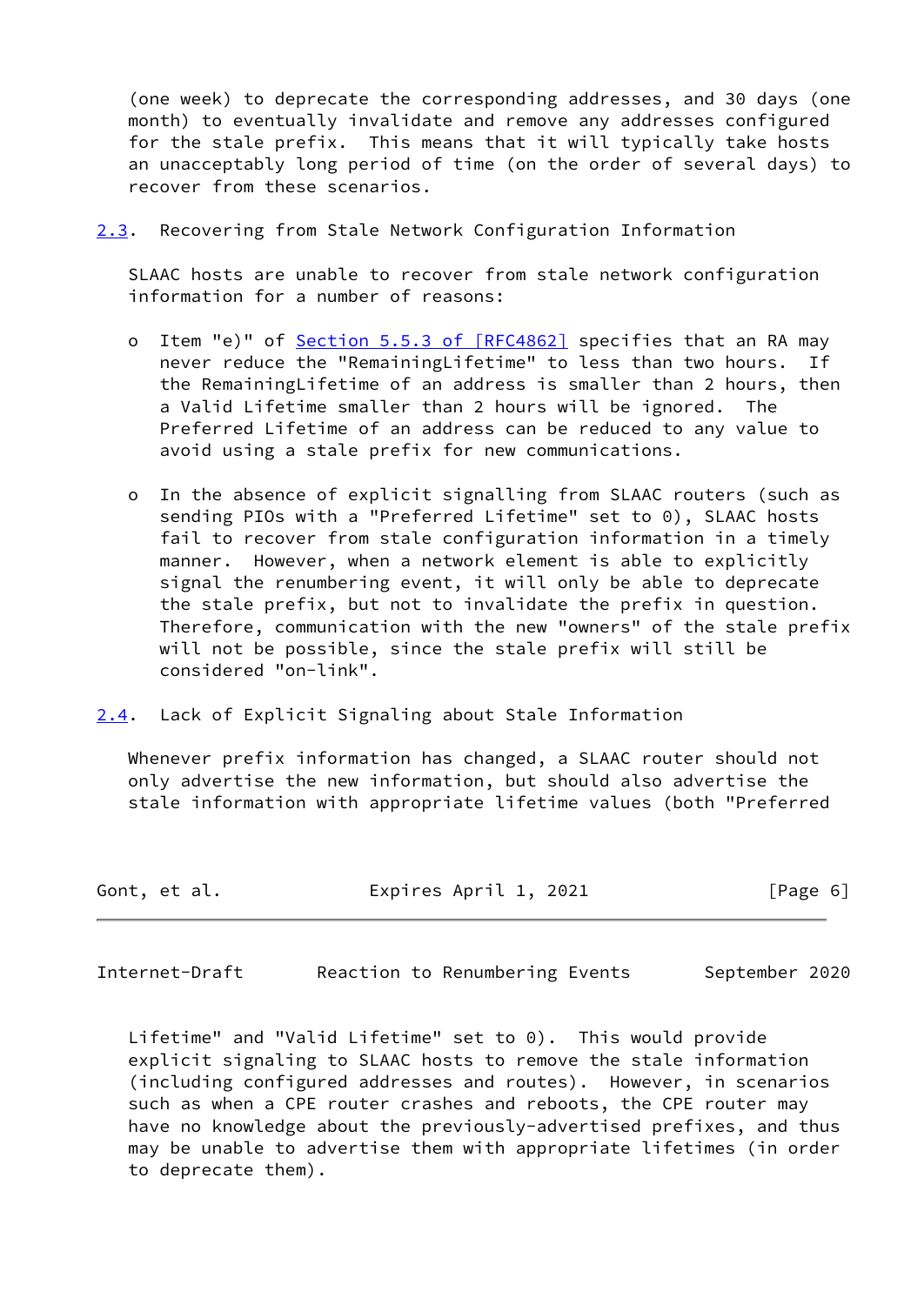However, we note that, as discussed in [Section 2.3](#page-6-2), PIOs with small Valid Lifetimes will not lower the Valid Lifetime to any value shorter than two hours (as per [\[RFC4862](https://datatracker.ietf.org/doc/pdf/rfc4862)]). Therefore, even if a SLAAC router tried to explicitly signal the network about the stale configuration information via RAs, implementations compliant with [\[RFC4862](https://datatracker.ietf.org/doc/pdf/rfc4862)] would deprecate the corresponding prefixes, but would fail to invalidate them.

NOTE:

 Some implementations have been updated to honor small PIO lifetimes values, as proposed in [\[I-D.ietf-6man-slaac-renum](#page-11-4)]. For example, please see  $[\text{Linux}]$ .

<span id="page-7-0"></span>[2.5](#page-7-0). Interaction Between DHCPv6-PD and SLAAC

 While DHCPv6-PD is normally employed along with SLAAC, the interaction between the two protocols is largely unspecified. Not unusually, the two protocols are implemented in two different software components with the interface between the two implemented by some sort of script that feeds the SLAAC implementation with values learned from DHCPv6-PD.

 At times, the prefix lease time is fed as a constant value to the SLAAC router implementation, meaning that, eventually, the prefix lifetime advertised on the LAN side will span \*past\* the DHCPv6-PD lease time. This is clearly incorrect, since the SLAAC router implementation would be allowing the use of such prefixes for a longer time than it has been granted usage of those prefixes via DHCPv6-PD.

<span id="page-7-1"></span>[3](#page-7-1). Operational Mitigations

 The following subsections discuss possible operational workarounds for the aforementioned problems.

<span id="page-7-2"></span>[3.1](#page-7-2). Stable Prefixes

As noted in [Section 2.1,](#page-4-2) the use of stable prefixes would eliminate the issue in  $\star$ some $\star$  of the scenarios discussed in [Section 1](#page-1-0) of this document, such as the typical home network deployment. However, even

Gont, et al. **Expires April 1, 2021** [Page 7]

<span id="page-7-3"></span>Internet-Draft Reaction to Renumbering Events September 2020

in such scenarios, there might be reasons for which an administrator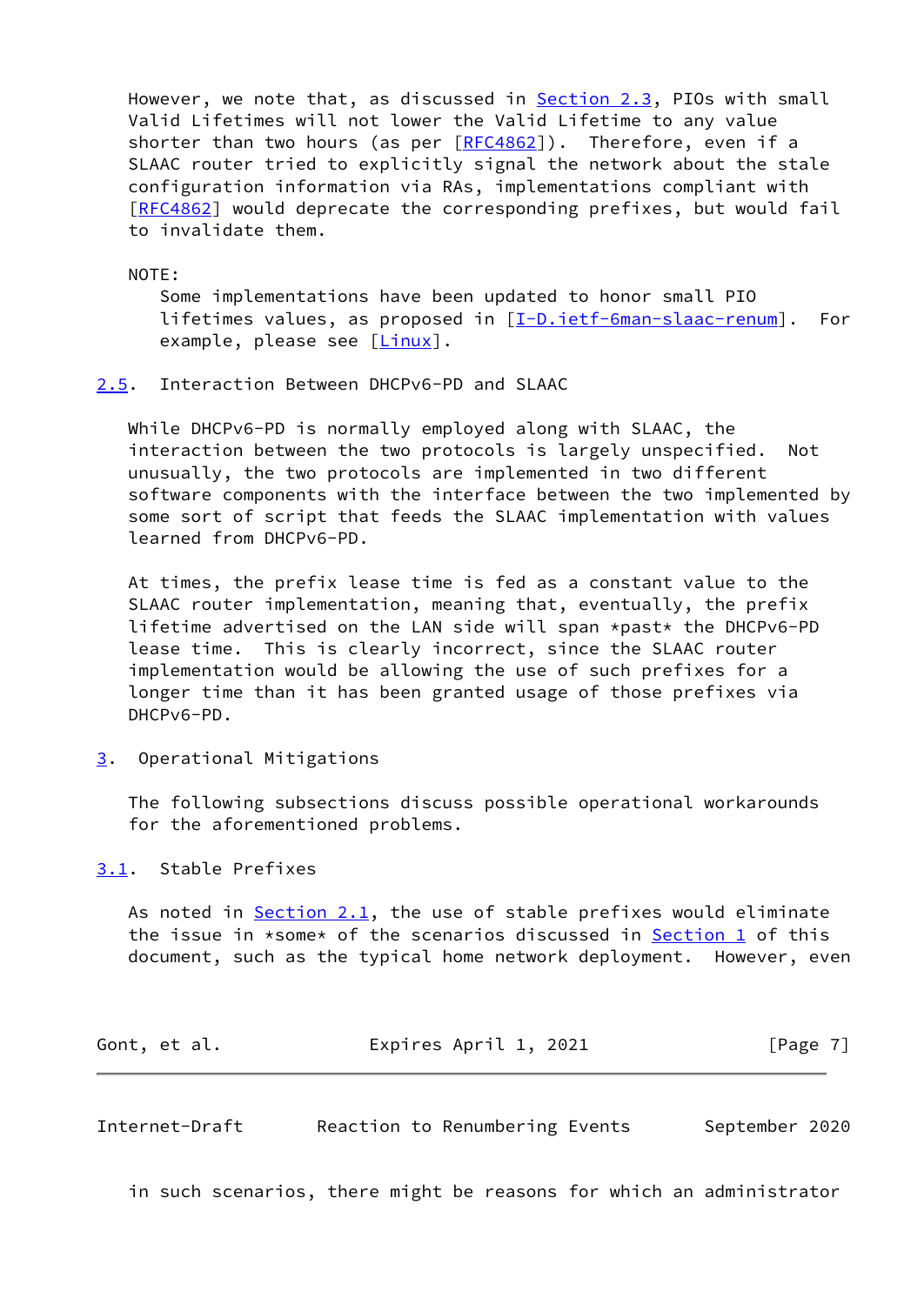may want or may need to employ dynamic prefixes

#### <span id="page-8-0"></span>[3.2](#page-8-0). SLAAC Parameter Tweaking

 An operator may wish to override some SLAAC parameters such that, under normal circumstances (including some packet loss), the timers will be refreshed/reset, but in the presence of network faults (such as network configuration information becoming stale without explicit signaling), the timers go off and trigger some fault recovering action (such as deprecating the corresponding addresses and subsequently invalidating/removing them).

The following router configuration variables from [[RFC4861](https://datatracker.ietf.org/doc/pdf/rfc4861)] (corresponding to the "lifetime" parameters of PIOs) could be overridden as follows:

AdvPreferredLifetime: 2700 seconds (45 minutes)

AdvValidLifetime: 5400 seconds (90 minutes)

## NOTES:

 A CPE router advertising a sub-prefix of a prefixed leased via DHCPv6-PD will periodically refresh the Preferred Lifetime and the Valid Lifetime of an advertised prefix to AdvPreferredLifetime and AdvValidLifetime, respectively, as long as the resulting lifetime of the corresponding prefixes does not extend past the DHCPv6-PD lease time [[I-D.ietf-v6ops-cpe-slaac-renum](#page-11-5)].

# RATIONALE:

- \* In the context of [\[RFC8028](https://datatracker.ietf.org/doc/pdf/rfc8028)], where it is clear that use of addresses configured for a given prefix is tied to using the next-hop router that advertised the prefix, it does not make sense for the "Preferred Lifetime" of a PIO to be larger than the "Router Lifetime" (AdvDefaultLifetime) of the corresponding Router Advertisement messages. The "Valid Lifetime" is set to a much larger value to cope with transient network problems.
- \* Lacking RAs that refresh information, addresses configured for advertised prefixes become deprecated in a timelier manner, and thus Rule 3 of [\[RFC6724](https://datatracker.ietf.org/doc/pdf/rfc6724)] causes other configured addresses (if available) to be used instead.
- \* We note that lowering the default values for the "Valid Lifetime" helps reduce the amount of time a host may maintain stale information and the amount of time an advertising router would need to advertise stale prefixes to deprecate them, while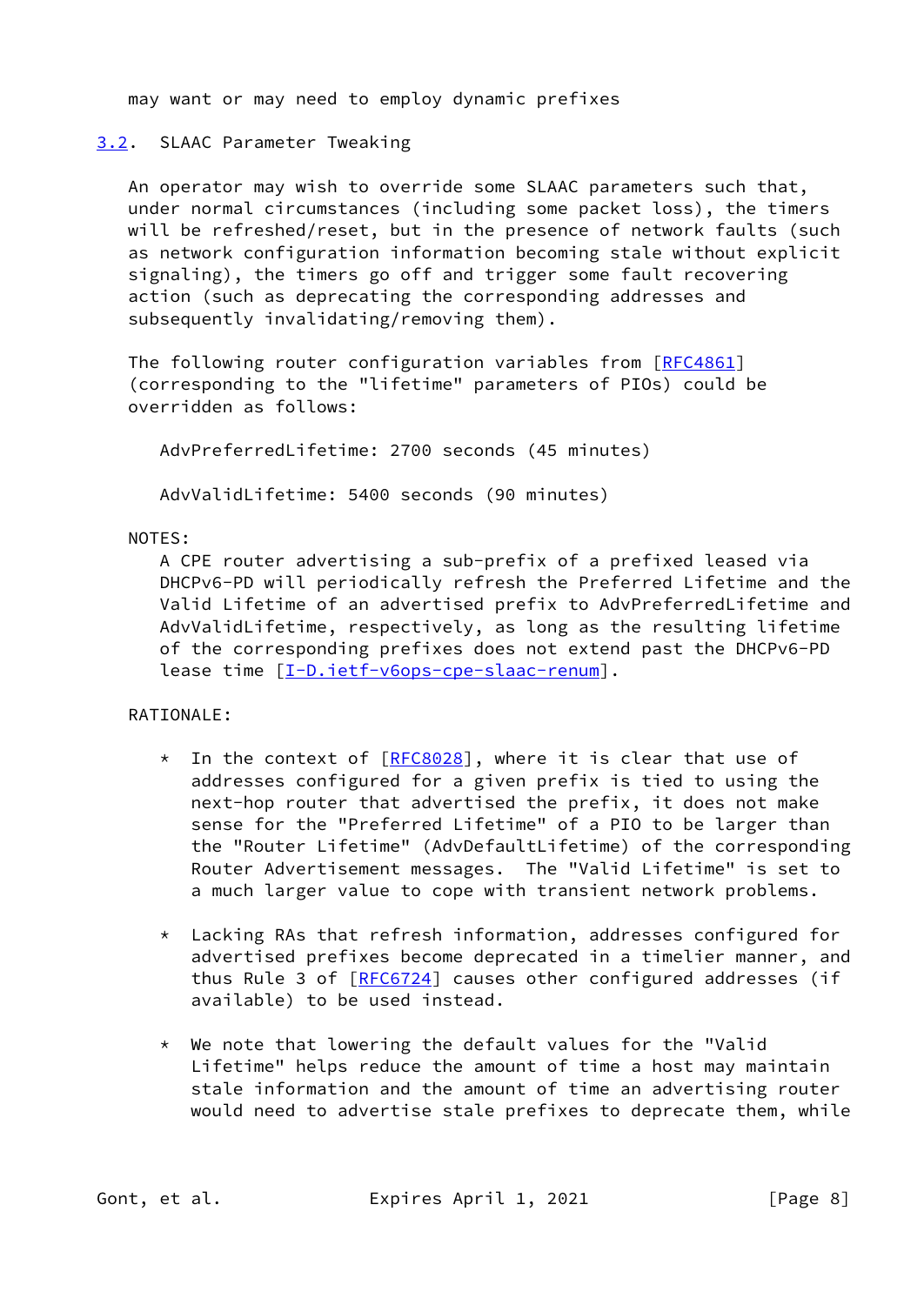# <span id="page-9-1"></span>Internet-Draft Reaction to Renumbering Events September 2020

 reducing the default "Preferred Lifetime" would reduce the amount of time it takes for a host to prefer other working prefixes (see Section [12 of \[RFC4861\]\)](https://datatracker.ietf.org/doc/pdf/rfc4861#section-12). However, while the values suggested in this section are an improvement over the default values specified in [[RFC4861](https://datatracker.ietf.org/doc/pdf/rfc4861)], they represent a trade off among a number of factors, including responsiveness, possible impact on the battery life of connected devices [[RFC7772](https://datatracker.ietf.org/doc/pdf/rfc7772)], etc. Thus, they may or may not provide sufficient mitigation to the problem discussed in this document.

# <span id="page-9-0"></span>[4](#page-9-0). Future Work

Improvement in Customer Edge Routers [\[RFC7084](https://datatracker.ietf.org/doc/pdf/rfc7084)] such that they can signal the network about stale prefixes and deprecate them accordingly can help mitigate the problem discussed in this document for the "home network" scenario. Such work is currently being pursued in [[I-D.ietf-v6ops-cpe-slaac-renum](#page-11-5)].

Improvements in the SLAAC protocol [[RFC4862\]](https://datatracker.ietf.org/doc/pdf/rfc4862) and other algorithms such as "Default Address Selection for IPv6" [\[RFC6724](https://datatracker.ietf.org/doc/pdf/rfc6724)] would help improve network robustness. Such work is currently being pursued in [\[I-D.ietf-6man-slaac-renum](#page-11-4)].

 The aforementioned work is considered out of the scope of this present document, which only focuses on documenting the problem and discussing operational mitigations.

<span id="page-9-2"></span>[5](#page-9-2). IANA Considerations

This document has no actions for IANA.

<span id="page-9-3"></span>[6](#page-9-3). Security Considerations

 This document discusses a problem that may arise in scenarios where flash-renumbering events occur, and proposes workarounds to mitigate the aforementioned problems. This document does not introduce any new security issues.

<span id="page-9-4"></span>[7](#page-9-4). Acknowledgments

 The authors would like to thank (in alphabetical order) Brian Carpenter, Owen DeLong, Guillermo Gont, Philip Homburg, Warren Kumari, Ted Lemon, Juergen Schoenwaelder, Klaas Wierenga, and Dale Worley, for providing valuable comments on earlier versions of this document.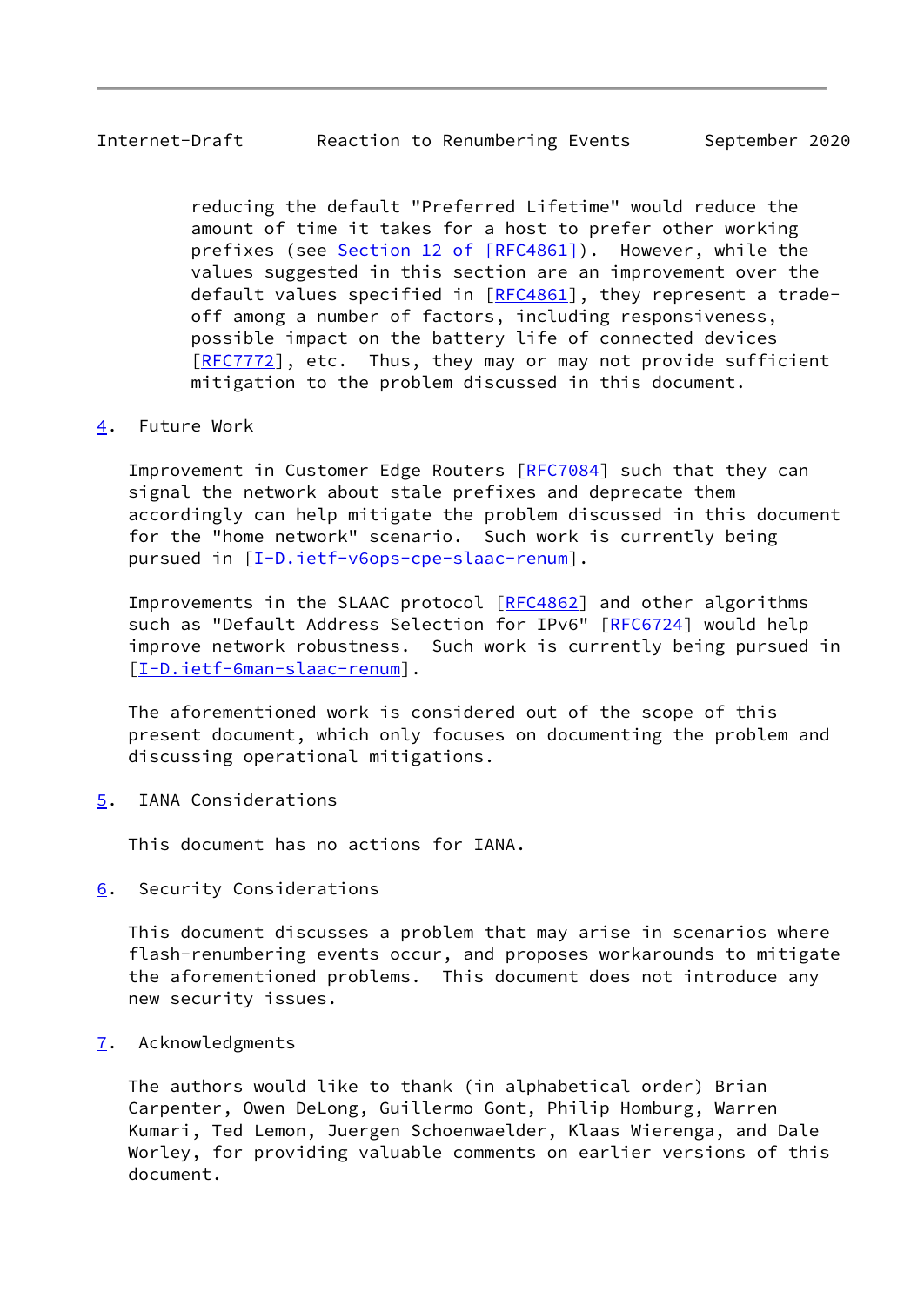The authors would like to thank (in alphabetical order) Mikael Abrahamsson, Luis Balbinot, Brian Carpenter, Tassos Chatzithomaoglou,

| Gont, et al. | Expires April 1, 2021 | [Page 9] |
|--------------|-----------------------|----------|
|--------------|-----------------------|----------|

<span id="page-10-1"></span>Internet-Draft Reaction to Renumbering Events September 2020

 Uesley Correa, Owen DeLong, Gert Doering, Fernando Frediani, Steinar Haug, Nick Hilliard, Philip Homburg, Lee Howard, Christian Huitema, Ted Lemon, Albert Manfredi, Jordi Palet Martinez, Michael Richardson, Mark Smith, Tarko Tikan, and Ole Troan, for providing valuable comments on  $[I-D.gont-Sman-slaac-renum]$ , on which this document is based.

 Fernando would like to thank Alejandro D'Egidio and Sander Steffann for a discussion of these issues. Fernando would also like to thank Brian Carpenter who, over the years, has answered many questions and provided valuable comments that have benefited his protocol-related work.

 The problem discussed in this document has been previously documented by Jen Linkova in [[I-D.linkova-6man-default-addr-selection-update](#page-12-2)], and also in [\[RIPE-690](#page-12-3)]. [Section 1](#page-1-0) borrows text from [\[I-D.linkova-6man-default-addr-selection-update](#page-12-2)], authored by Jen Linkova.

- <span id="page-10-0"></span>[8](#page-10-0). References
- <span id="page-10-2"></span>[8.1](#page-10-2). Normative References
	- [RFC4861] Narten, T., Nordmark, E., Simpson, W., and H. Soliman, "Neighbor Discovery for IP version 6 (IPv6)", [RFC 4861](https://datatracker.ietf.org/doc/pdf/rfc4861), DOI 10.17487/RFC4861, September 2007, <[https://www.rfc-editor.org/info/rfc4861>](https://www.rfc-editor.org/info/rfc4861).
	- [RFC4862] Thomson, S., Narten, T., and T. Jinmei, "IPv6 Stateless Address Autoconfiguration", [RFC 4862,](https://datatracker.ietf.org/doc/pdf/rfc4862) DOI 10.17487/RFC4862, September 2007, <[https://www.rfc-editor.org/info/rfc4862>](https://www.rfc-editor.org/info/rfc4862).
	- [RFC4941] Narten, T., Draves, R., and S. Krishnan, "Privacy Extensions for Stateless Address Autoconfiguration in IPv6", [RFC 4941](https://datatracker.ietf.org/doc/pdf/rfc4941), DOI 10.17487/RFC4941, September 2007, <[https://www.rfc-editor.org/info/rfc4941>](https://www.rfc-editor.org/info/rfc4941).

[RFC8028] Baker, F. and B. Carpenter, "First-Hop Router Selection by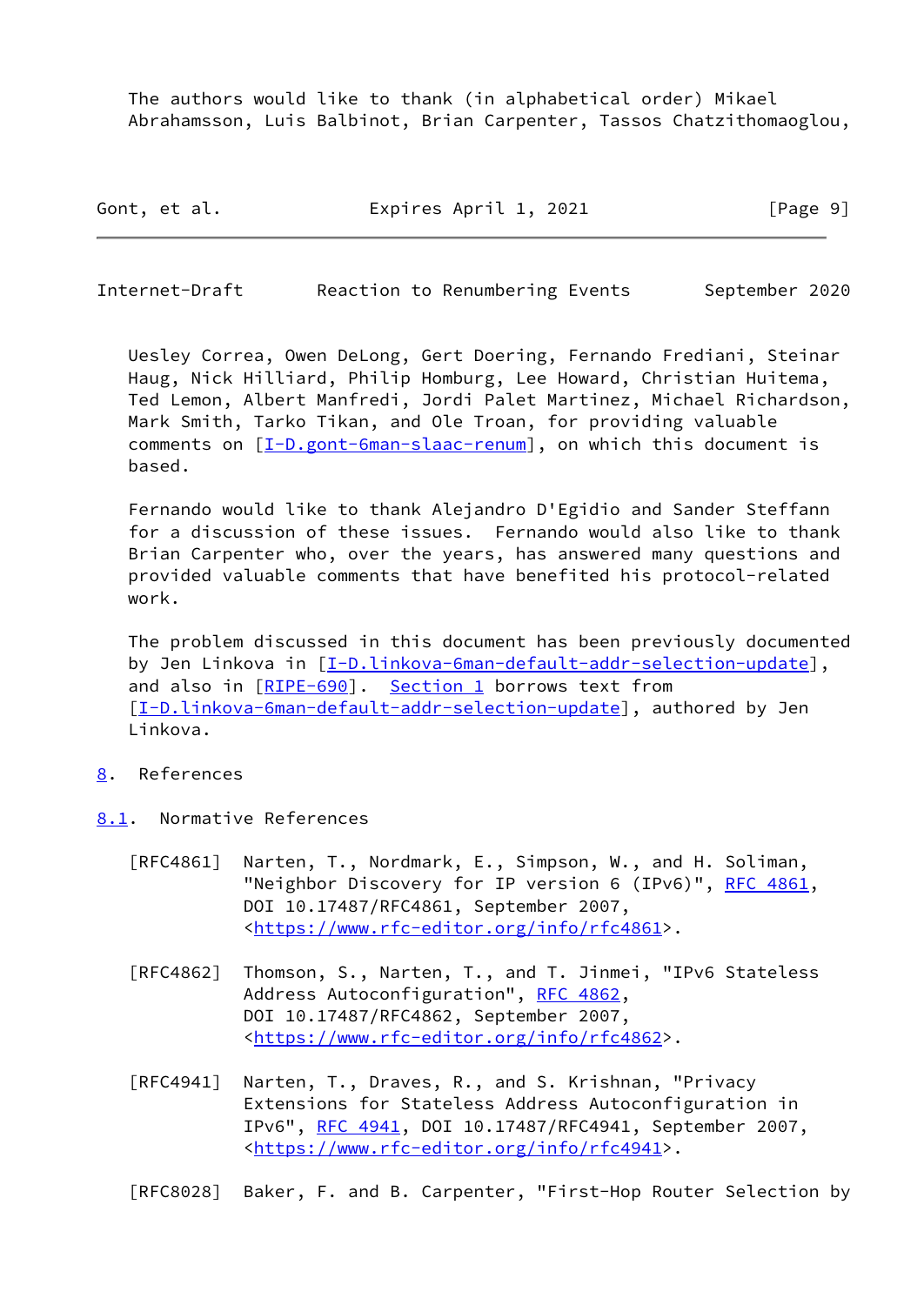Hosts in a Multi-Prefix Network", [RFC 8028](https://datatracker.ietf.org/doc/pdf/rfc8028), DOI 10.17487/RFC8028, November 2016, <[https://www.rfc-editor.org/info/rfc8028>](https://www.rfc-editor.org/info/rfc8028).

 [RFC8415] Mrugalski, T., Siodelski, M., Volz, B., Yourtchenko, A., Richardson, M., Jiang, S., Lemon, T., and T. Winters, "Dynamic Host Configuration Protocol for IPv6 (DHCPv6)", [RFC 8415,](https://datatracker.ietf.org/doc/pdf/rfc8415) DOI 10.17487/RFC8415, November 2018, <[https://www.rfc-editor.org/info/rfc8415>](https://www.rfc-editor.org/info/rfc8415).

| Gont, et al. | Expires April 1, 2021 | [Page 10] |
|--------------|-----------------------|-----------|
|--------------|-----------------------|-----------|

<span id="page-11-1"></span>Internet-Draft Reaction to Renumbering Events September 2020

# <span id="page-11-0"></span>[8.2](#page-11-0). Informative References

<span id="page-11-2"></span> [FRITZ] Gont, F., "Quiz: Weird IPv6 Traffic on the Local Network (updated with solution)", SI6 Networks Blog, February 2016, [<https://www.si6networks.com/2016/02/16/quiz-weird](https://www.si6networks.com/2016/02/16/quiz-weird-ipv6-traffic-on-the-local-network-updated-with-solution/) [ipv6-traffic-on-the-local-network-updated-with-solution/>](https://www.si6networks.com/2016/02/16/quiz-weird-ipv6-traffic-on-the-local-network-updated-with-solution/).

## <span id="page-11-3"></span>[GERMAN-DP]

 BFDI, "Einfuhrung von IPv6 Hinweise fur Provider im Privatkundengeschaft und Herstellere", Entschliessung der 84. Konferenz der Datenschutzbeauftragten des Bundes und der Lander am 7./8. November 2012 in Frankfurt (Oder), November 2012, <[http://www.bfdi.bund.de/SharedDocs/Publikationen/](http://www.bfdi.bund.de/SharedDocs/Publikationen/Entschliessungssammlung/DSBundLaender/84DSK_EinfuehrungIPv6.pdf?__blob=publicationFile) [Entschliessungssammlung/DSBundLaender/84DSK\\_EinfuehrungIPv](http://www.bfdi.bund.de/SharedDocs/Publikationen/Entschliessungssammlung/DSBundLaender/84DSK_EinfuehrungIPv6.pdf?__blob=publicationFile) 6.pdf? blob=publicationFile>.

<span id="page-11-6"></span>[I-D.gont-6man-slaac-renum]

 Gont, F., Zorz, J., and R. Patterson, "Improving the Robustness of Stateless Address Autoconfiguration (SLAAC) to Flash Renumbering Events", [draft-gont-6man-slaac](https://datatracker.ietf.org/doc/pdf/draft-gont-6man-slaac-renum-08) [renum-08](https://datatracker.ietf.org/doc/pdf/draft-gont-6man-slaac-renum-08) (work in progress), May 2020.

<span id="page-11-4"></span>[I-D.ietf-6man-slaac-renum]

 Gont, F., Zorz, J., and R. Patterson, "Improving the Robustness of Stateless Address Autoconfiguration (SLAAC) to Flash Renumbering Events", [draft-ietf-6man-slaac](https://datatracker.ietf.org/doc/pdf/draft-ietf-6man-slaac-renum-01) [renum-01](https://datatracker.ietf.org/doc/pdf/draft-ietf-6man-slaac-renum-01) (work in progress), August 2020.

<span id="page-11-5"></span>[I-D.ietf-v6ops-cpe-slaac-renum]

 Gont, F., Zorz, J., Patterson, R., and B. Volz, "Improving the Reaction of Customer Edge Routers to Renumbering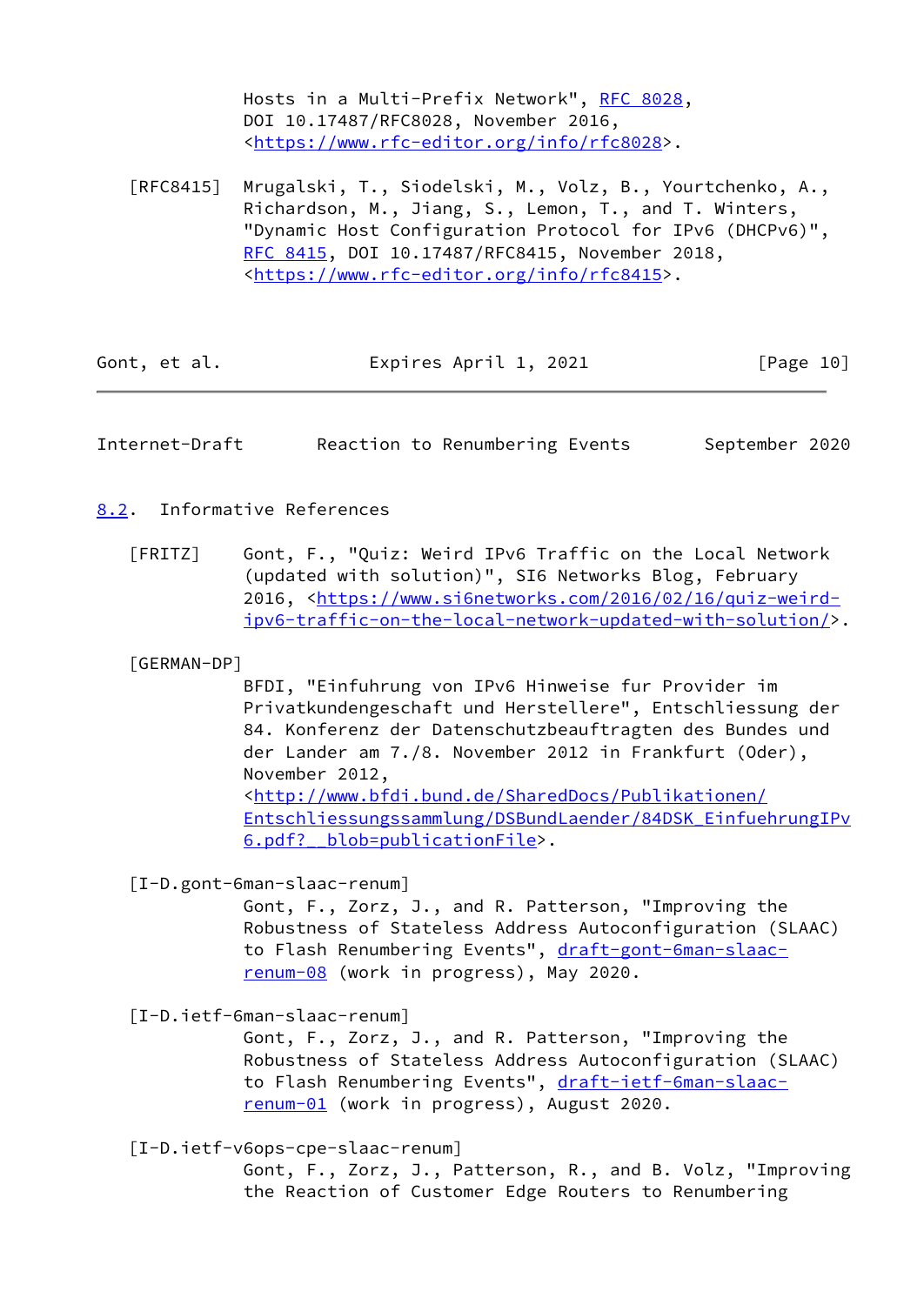Events", [draft-ietf-v6ops-cpe-slaac-renum-04](https://datatracker.ietf.org/doc/pdf/draft-ietf-v6ops-cpe-slaac-renum-04) (work in progress), August 2020.

- <span id="page-12-2"></span> [I-D.linkova-6man-default-addr-selection-update] Linkova, J., "Default Address Selection and Subnet Renumbering", [draft-linkova-6man-default-addr-selection](https://datatracker.ietf.org/doc/pdf/draft-linkova-6man-default-addr-selection-update-00) [update-00](https://datatracker.ietf.org/doc/pdf/draft-linkova-6man-default-addr-selection-update-00) (work in progress), March 2017.
- <span id="page-12-1"></span> [Linux] Gont, F., "[net-next] ipv6: Honor all IPv6 PIO Valid Lifetime values", Post to the netdev mailing-list <http://vger.kernel.org/vger-lists.html>, April 2020, <[https://patchwork.ozlabs.org/project/netdev/](https://patchwork.ozlabs.org/project/netdev/patch/20200419122457.GA971@archlinux-current.localdomain/) [patch/20200419122457.GA971@archlinux](https://patchwork.ozlabs.org/project/netdev/patch/20200419122457.GA971@archlinux-current.localdomain/) [current.localdomain/>](https://patchwork.ozlabs.org/project/netdev/patch/20200419122457.GA971@archlinux-current.localdomain/).

| Gont, et al. | Expires April 1, 2021 | [Page 11] |
|--------------|-----------------------|-----------|
|--------------|-----------------------|-----------|

- <span id="page-12-0"></span>Internet-Draft Reaction to Renumbering Events September 2020
	- [RFC6724] Thaler, D., Ed., Draves, R., Matsumoto, A., and T. Chown, "Default Address Selection for Internet Protocol Version 6 (IPv6)", [RFC 6724,](https://datatracker.ietf.org/doc/pdf/rfc6724) DOI 10.17487/RFC6724, September 2012, <[https://www.rfc-editor.org/info/rfc6724>](https://www.rfc-editor.org/info/rfc6724).
	- [RFC7084] Singh, H., Beebee, W., Donley, C., and B. Stark, "Basic Requirements for IPv6 Customer Edge Routers", [RFC 7084](https://datatracker.ietf.org/doc/pdf/rfc7084), DOI 10.17487/RFC7084, November 2013, <[https://www.rfc-editor.org/info/rfc7084>](https://www.rfc-editor.org/info/rfc7084).
	- [RFC7721] Cooper, A., Gont, F., and D. Thaler, "Security and Privacy Considerations for IPv6 Address Generation Mechanisms", [RFC 7721,](https://datatracker.ietf.org/doc/pdf/rfc7721) DOI 10.17487/RFC7721, March 2016, <[https://www.rfc-editor.org/info/rfc7721>](https://www.rfc-editor.org/info/rfc7721).
	- [RFC7772] Yourtchenko, A. and L. Colitti, "Reducing Energy Consumption of Router Advertisements", [BCP 202](https://datatracker.ietf.org/doc/pdf/bcp202), [RFC 7772,](https://datatracker.ietf.org/doc/pdf/rfc7772) DOI 10.17487/RFC7772, February 2016, <[https://www.rfc-editor.org/info/rfc7772>](https://www.rfc-editor.org/info/rfc7772).
	- [RIPE-690]

<span id="page-12-3"></span> Zorz, J., Zorz, S., Drazumeric, P., Townsley, M., Alston, J., Doering, G., Palet, J., Linkova, J., Balbinot, L., Meynell, K., and L. Howard, "Best Current Operational Practice for Operators: IPv6 prefix assignment for end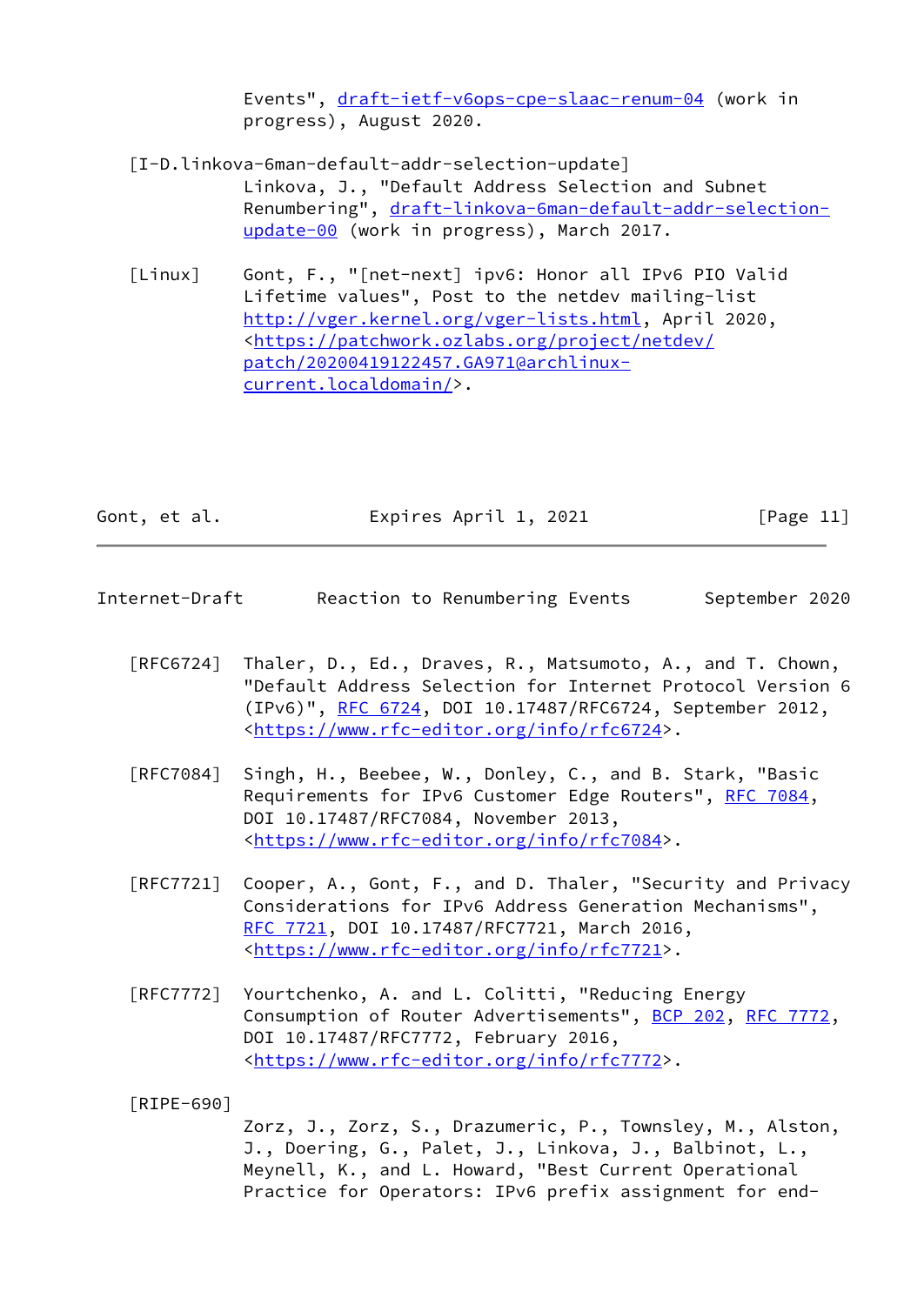users - persistent vs non-persistent, and what size to choose", RIPE 690, October 2017, <[https://www.ripe.net/publications/docs/ripe-690>](https://www.ripe.net/publications/docs/ripe-690).

<span id="page-13-0"></span> [UK-NOF] Palet, J., "IPv6 Deployment Survey (Residential/Household Services) How IPv6 is being deployed?", UK NOF 39, January 2018, <[https://indico.uknof.org.uk/event/41/contributions/542/](https://indico.uknof.org.uk/event/41/contributions/542/attachments/712/866/bcop-ipv6-prefix-v9.pdf) [attachments/712/866/bcop-ipv6-prefix-v9.pdf](https://indico.uknof.org.uk/event/41/contributions/542/attachments/712/866/bcop-ipv6-prefix-v9.pdf)>.

Authors' Addresses

 Fernando Gont SI6 Networks Segurola y Habana 4310, 7mo Piso Villa Devoto, Ciudad Autonoma de Buenos Aires Argentina

 Email: fgont@si6networks.com URI: <https://www.si6networks.com>

| Gont, et al.         | Expires April 1, 2021          | [Page 12]      |
|----------------------|--------------------------------|----------------|
| Internet-Draft       | Reaction to Renumbering Events | September 2020 |
| Jan Zorz<br>6connect |                                |                |

Email: jan@connect.com

 Richard Patterson Sky UK

Email: richard.patterson@sky.uk